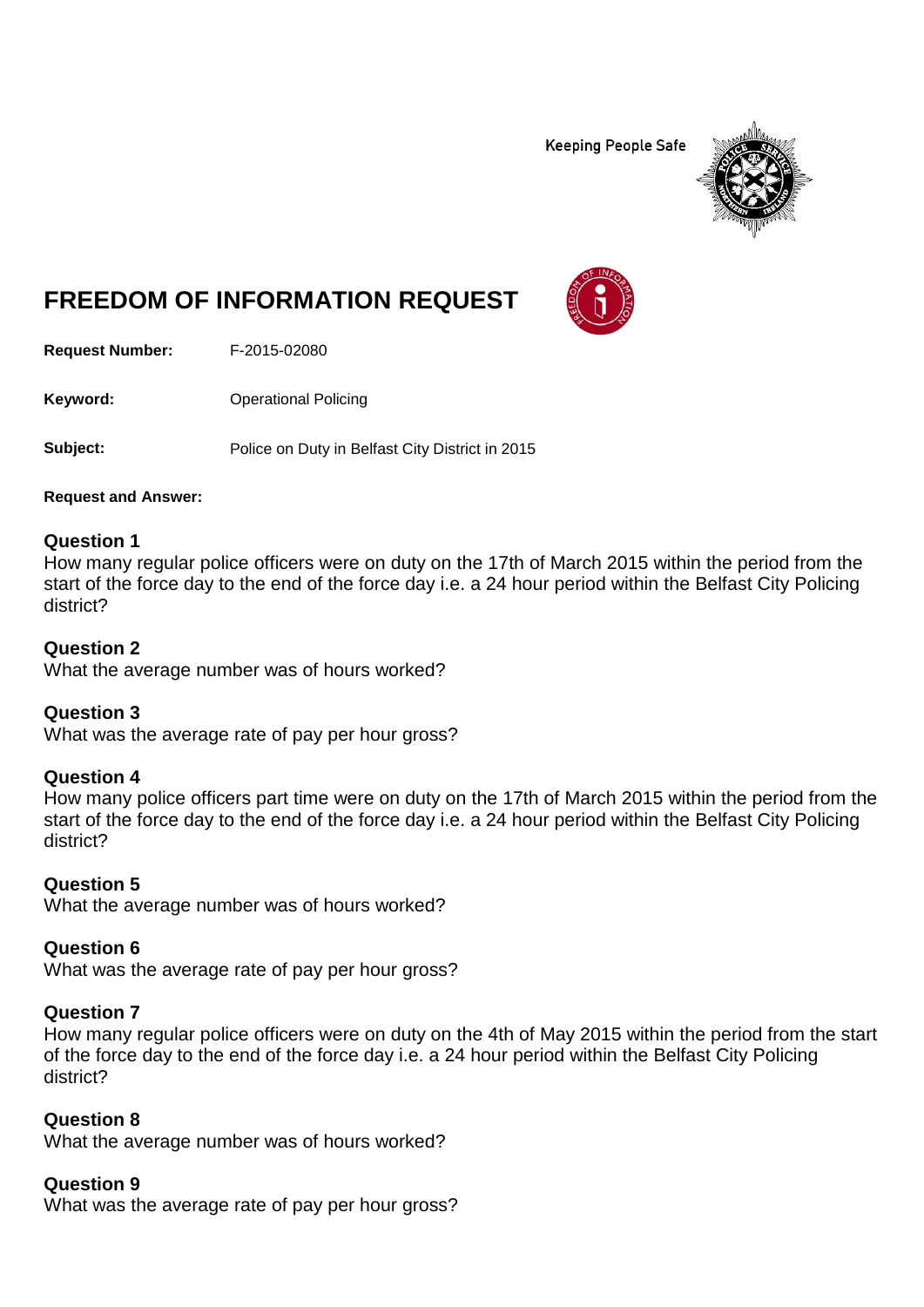### **Question 10**

How many police officers part time were on duty on the 4th of May 2015 within the period from the start of the force day to the end of the force day i.e. a 24 hour period within the Belfast City Policing district?

### **Question 11**

What the average number was of hours worked?

### **Question 12**

What was the average rate of pay per hour gross?

### **Question 13**

How many regular police officers were on duty on the 25th of May 2015 within the period from the start of the force day to the end of the force day i.e. a 24 hour period within the Belfast City Policing district?

### **Question 14**

What the average number was of hours worked?

### **Question 15**

What was the average rate of pay per hour gross?

### **Question 16**

How many police officers part time were on duty on the 25th of May 2015 within the period from the start of the force day to the end of the force day ie a 24 hour period within the Belfast City Policing district?

### **Question 17**

What the average number was of hours worked?

### **Question 18**

What was the average rate of pay per hour gross?

### **Question 19**

How many regular police officers were on duty on the 6th of June 2015 in connection with the Upper Falls Protestant Boys Parade, West Belfast?

### **Question 20**

What the average number was of hours worked?

### **Question 21**

What was the average rate of pay per hour gross?

### **Question 22**

How many police officers part time were on duty on the 6th of June 2015 in connection with the Upper Falls Protestant Boys Parade, West Belfast?

### **Question 23**

What the average number was of hours worked?

### **Question 24**

What was the average rate of pay per hour gross?

### **Question 25**

How many regular police officers were on duty on the 20th of June 2015 in connection with the Tour of the North Parade, Belfast?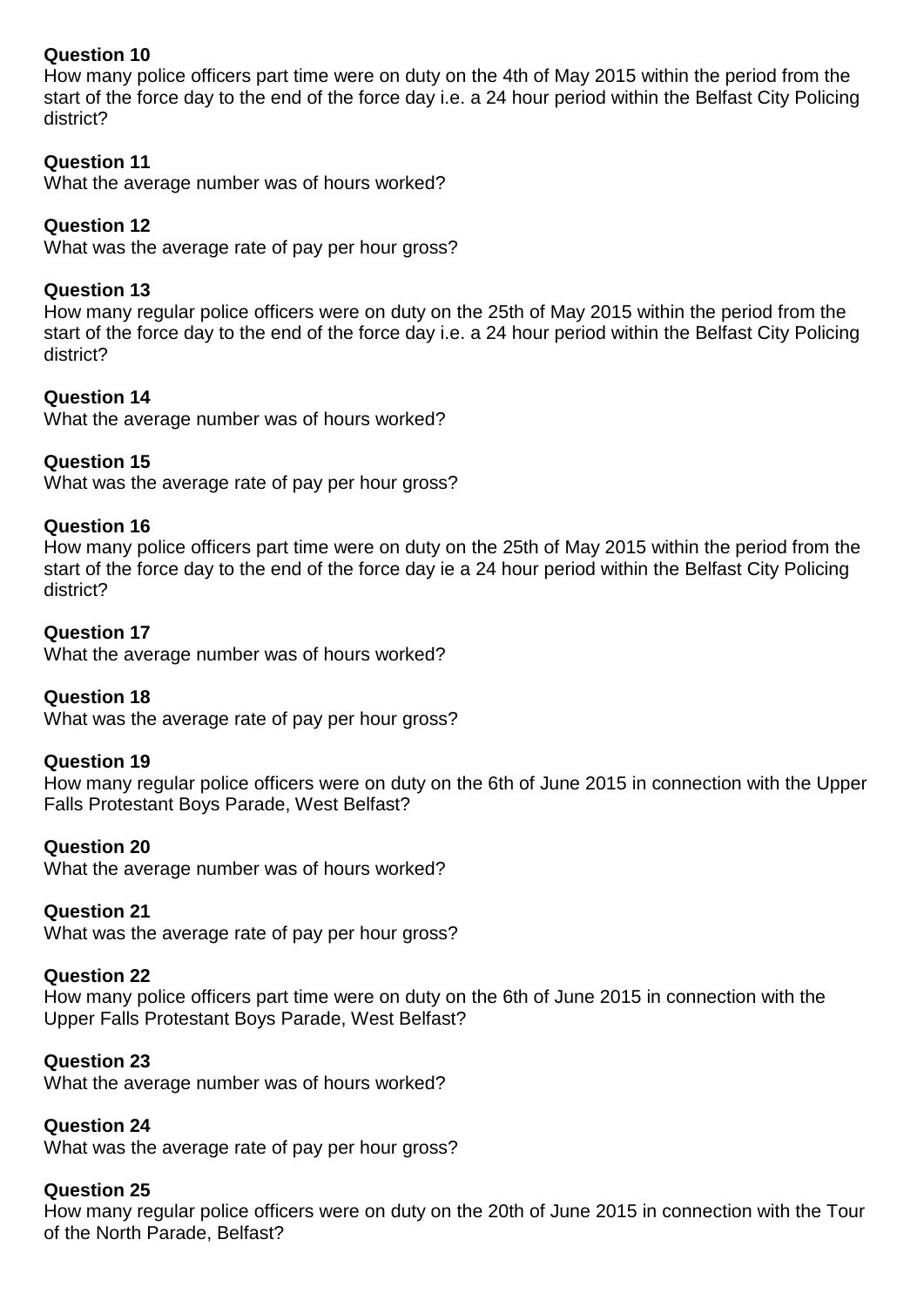### **Question 26**

What the average number was of hours worked?

### **Question 27**

What was the average rate of pay per hour gross?

### **Question 28**

How many police officers part time were on duty on the 20th of June 2015 in connection with the Tour of the North Parade, Belfast?

### **Question 29**

What the average number was of hours worked?

### **Question 30**

What was the average rate of pay per hour gross?

### **Answer**

I am writing to confirm that the Police Service of Northern Ireland has now completed its search for the information.

I have today decided to:

- disclose information in response to Questions 2, 3, 5, 6, 8, 9, 11, 12, 14, 15, 17, 18, 20, 21, 23, 24, 26, 27, 29 and 30 in full;
- fully exempt information in response to Questions 1, 4, 7, 10, 13, 16, 19, 22, 25 and 28 pursuant to the provisions of Section 31 of the Act.

In relation to questions 1, 4, 7, 10, 13, 16, 19, 22, 25 and 28 the decision has been taken not to supply the number of officers deployed in relation to specific dates throughout the year and the rationale is outlined below:

#### **Answer**

Section 17(1) of the Freedom of Information Act 2000 requires the Police Service of Northern Ireland, when refusing to provide such information (because the information is exempt) to provide you the applicant with a notice which:

- (a) states that fact,
- (b) specifies the exemption in question and
- (c) states (if not otherwise apparent) why the exemption applies.

The exemption, as well as the factors the Department considered when deciding where the public interest lies, are listed below:

Section 31(a) the prevention or detection of crime , (b) the apprehension or prosecution of offenders 'Law Enforcement'

The full text of exemptions can be found at [www.legislation.gov.uk](http://www.legislation.gov.uk/) and further guidance on how they operate can be located on the Information Commissioners Office website [www.ico.org.uk.](http://www.ico.org.uk/)

Section 31 is prejudice based qualified exemption and there is a requirement to articulate the harm that would be caused in releasing the requested information as well as considering the public interest to ensure that withholding the information is the appropriate response.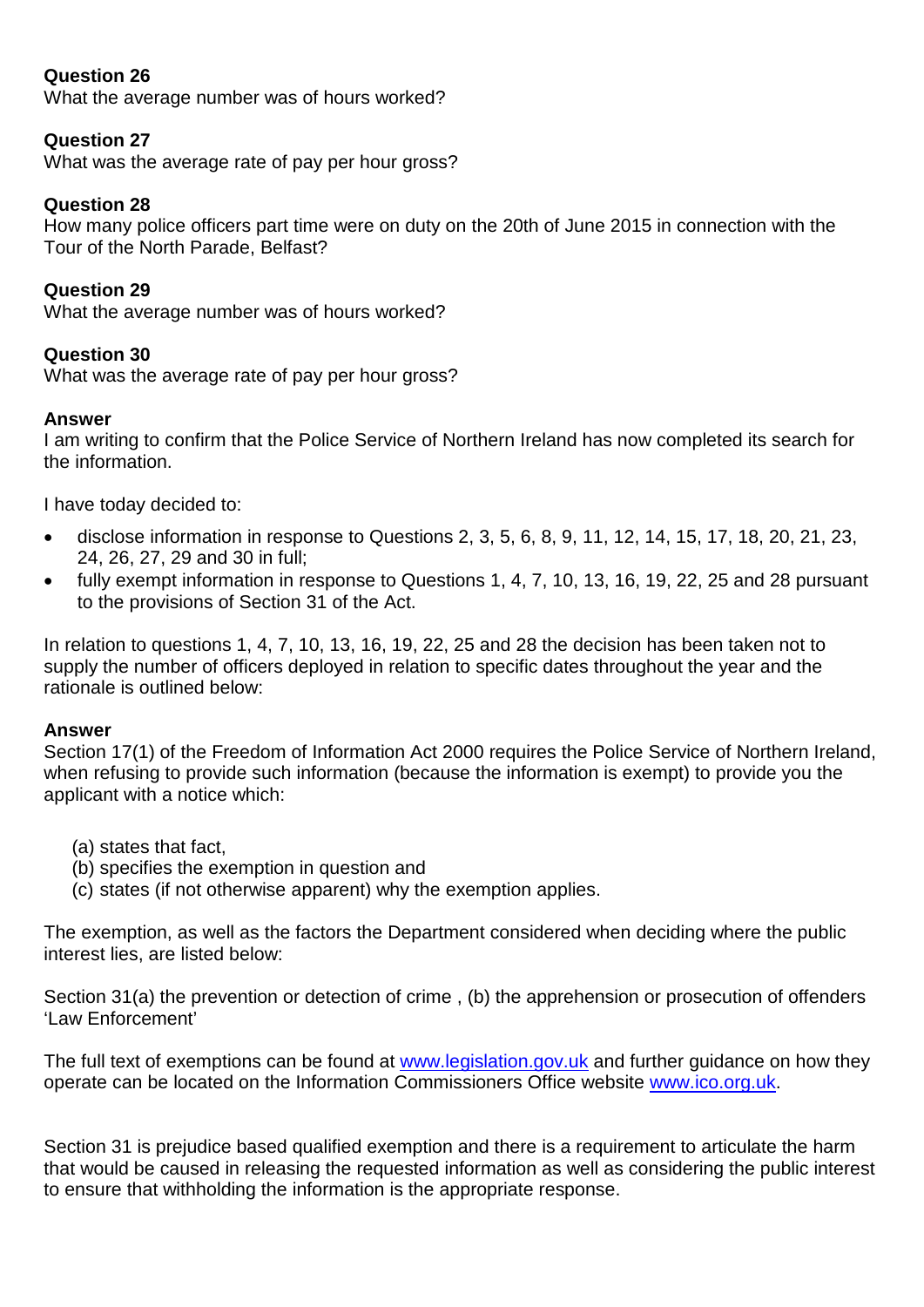## **Harm Test**

### Section 31

The disclosure of this information may allow criminals to plan how best to engage or occupy existing police resources within an area and other areas where police officers may have been drafted from in an effort to maximise their chances of committing serious crime. As a Service we have considerable experience of this where organised criminal groups create diversionary calls to divert police resources (e.g. hoax call or deliberately activating intruder alarms) or deliberately create disturbances or commit minor crime (e.g. road traffic offences) with the same aim. While it could also be argued that such criminal activity takes place without the number of officers on duty being known, it is reasonable to assume that a confirmation of the number of officers on duty at a particular time and in a particular area would assist such activity by allowing more accurate judgements to be made by criminals.

### **Public Interest Test**

### Factors favouring disclosure – Section 31

Release of the number of officers on duty on the various dates would lead to a better informed public and would show transparency and accountability on the part of the PSNI.

### Factors favouring non-disclosure – Section 31

The release of information concerning police resources at any time, taken on its own or together with other information, either already available or the subject of further requests, could place Police Officers at risk of harm by attack.

### **Decision**

PSNI is tasked with the prevention and detection of crime and protecting the public. At this time of increased threat of terrorism, releasing the number of police officers on duty on the various dates of March 17<sup>th</sup>, May 4<sup>th</sup> and May 25<sup>th</sup> and June 6<sup>th</sup> and 20th requested into the public domain would not be in the public interest. It is acknowledged that wherever possible policing procedures must be transparent and accountable. However, police need to make balanced judgements which justify why some information needs to remain exempt and unpublished.

Criminal elements could use this information to distract or attack police, therefore compromising the law enforcement role of police and placing police officers at serious risk.

PSNI remains under severe threat from Dissident Republicans and disclosure of this information has the potential to assist those intent on carrying out attacks on police officers. Whilst the PSNI would always wish to be transparent and accountable no release under FOI should be made where lives would be put at risk.

I have determined that the release of the information requested into the public domain would therefore not be in the public interest.

#### **Question 2**

What the average number was of hours worked?

#### **Answer**

Searches were conducted on the PSNI 'Options' system however these searches failed to locate any records or documents relevant to your request based on the information you have provided. Accordingly, I have determined that the Police Service of Northern Ireland does not hold the average number of hours worked.

### **Question 3**

What was the average rate of pay per hour gross?

#### **Answer**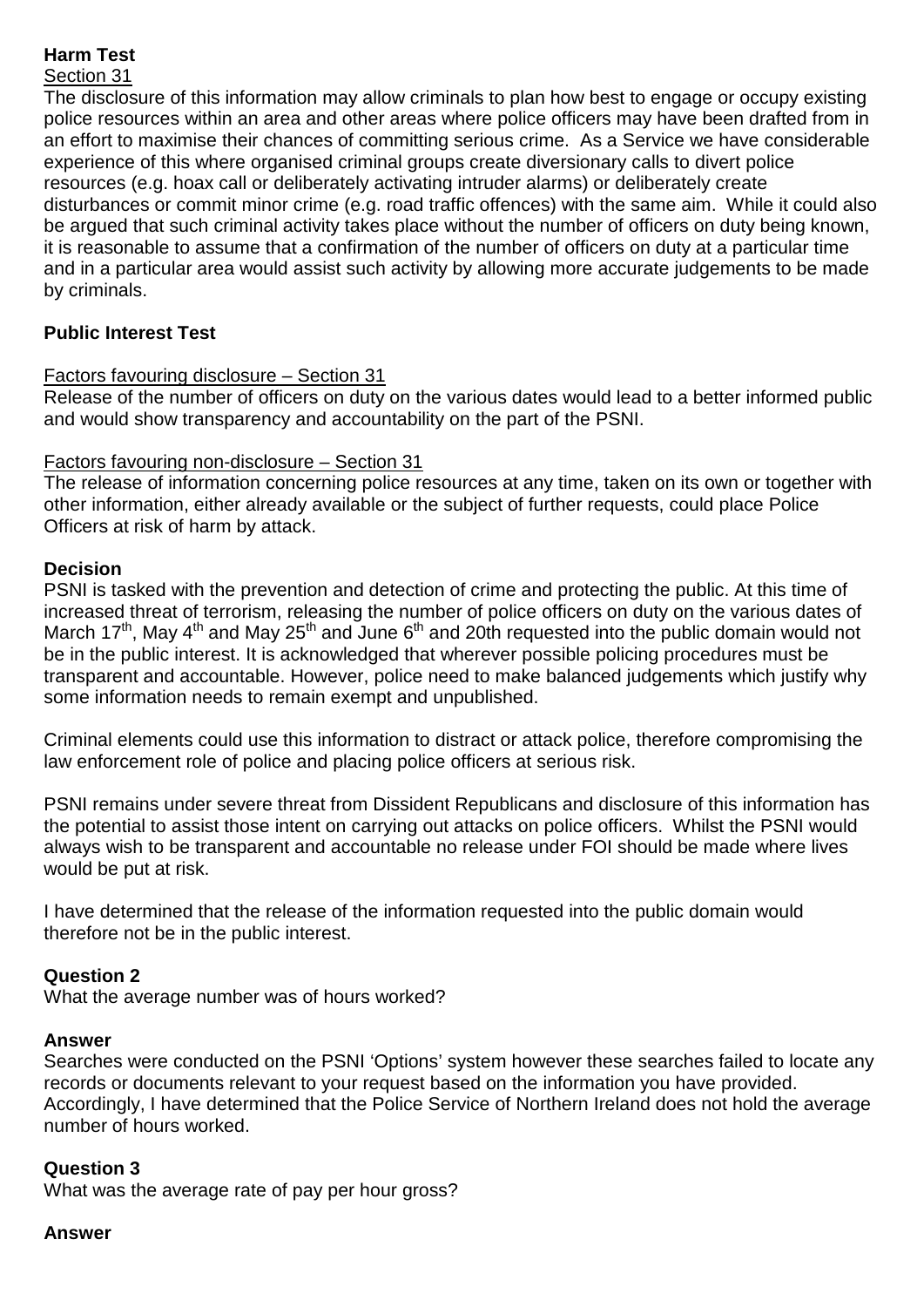The average cost per hour of a full time officer in 2015 is £18.95 and as 17th March was a Public Holiday the cost per hour would therefore be £37.90.

### **Question 5**

What the average number was of hours worked?

### **Answer**

Searches were conducted on the PSNI 'Options' system however these searches failed to locate any records or documents relevant to your request based on the information you have provided. Accordingly, I have determined that the Police Service of Northern Ireland does not hold the average number of hours worked.

### **Question 6**

What was the average rate of pay per hour gross?

### **Answer**

The average cost per hour of a Police Officer part time in 2015 is £12.38.

### **Question 8**

What the average number was of hours worked?

#### **Answer**

Searches were conducted on the PSNI 'Options' system however these searches failed to locate any records or documents relevant to your request based on the information you have provided. Accordingly, I have determined that the Police Service of Northern Ireland does not hold the average number of hours worked.

### **Question 9**

What was the average rate of pay per hour gross?

### **Answer**

The average cost per hour of a full time officer in 2015 is £18.95 and as 4<sup>th</sup> May was a Public Holiday the cost per hour would therefore be £37.90.

### **Question 11**

What the average number was of hours worked?

### **Answer**

Searches were conducted on the PSNI 'Options' system however these searches failed to locate any records or documents relevant to your request based on the information you have provided. Accordingly, I have determined that the Police Service of Northern Ireland does not hold the average number of hours worked.

### **Question 12**

What was the average rate of pay per hour gross?

### **Answer**

The average cost per hour of a Part Time Police Officer in 2015 is £12.38.

### **Question 14**

What was the average number of hours worked?

#### **Answer**

Searches were conducted on the PSNI 'Options' system however, these searches failed to locate any records or documents relevant to your request based on the information you have provided. Accordingly, I have determined that the Police Service of Northern Ireland does not hold the average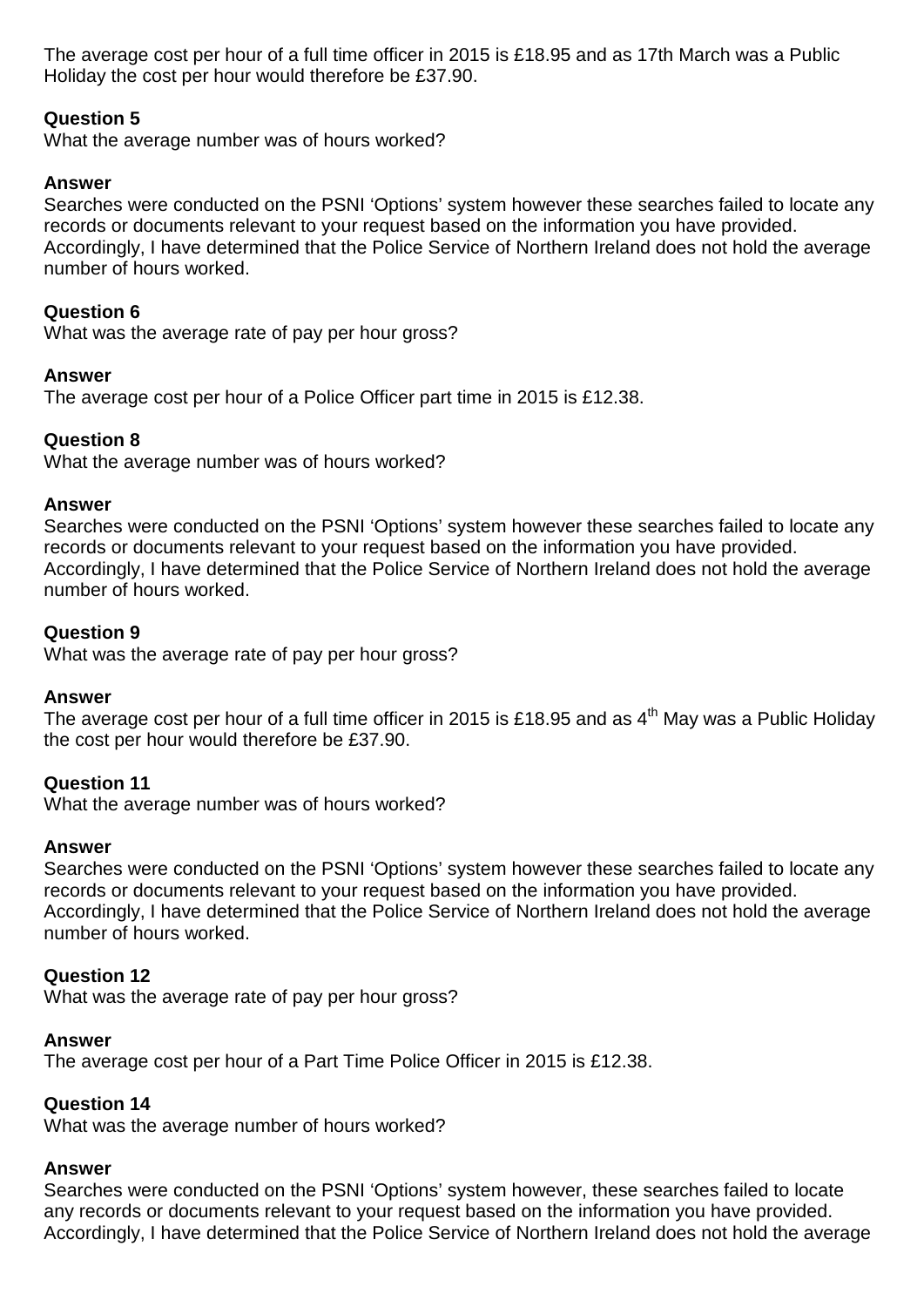number of hours worked.

### **Question 15**

What was the average rate of pay per hour gross?

### **Answer**

The average cost per hour of a full time officer in 2015 is £18.95 and as 25<sup>th</sup> Mav was a Public Holiday the cost per hour would therefore be £37.90.

### **Question 17**

What was the average number of hours worked?

#### **Answer**

Searches were conducted on the PSNI 'Options' system however, these searches failed to locate any records or documents relevant to your request based on the information you have provided. Accordingly, I have determined that the Police Service of Northern Ireland does not hold the average number of hours worked.

#### **Question 18**

What was the average rate of pay per hour gross?

#### **Answer**

The average cost per hour of a Part Time Police Officer in 2015 is £12.38.

#### **Question 20**

What was the average number of hours worked?

#### **Answer**

Searches were conducted on the PSNI 'Options' system however these searches failed to locate any records or documents relevant to your request based on the information you have provided. Accordingly, I have determined that the Police Service of Northern Ireland does not hold the average number of hours worked.

#### **Question 21**

What was the average rate of pay per hour gross?

#### **Answer**

The average cost per hour of a full time officer in 2015 is £18.95.

#### **Question 23**

What was the average number of hours worked?

#### **Answer**

Searches were conducted on the PSNI 'Options' system however these searches failed to locate any records or documents relevant to your request based on the information you have provided. Accordingly, I have determined that the Police Service of Northern Ireland does not hold the average number of hours worked.

#### **Question 24**

What was the average rate of pay per hour gross?

#### **Answer**

The average cost per hour of a Part Time Police Officer in 2015 is £12.38.